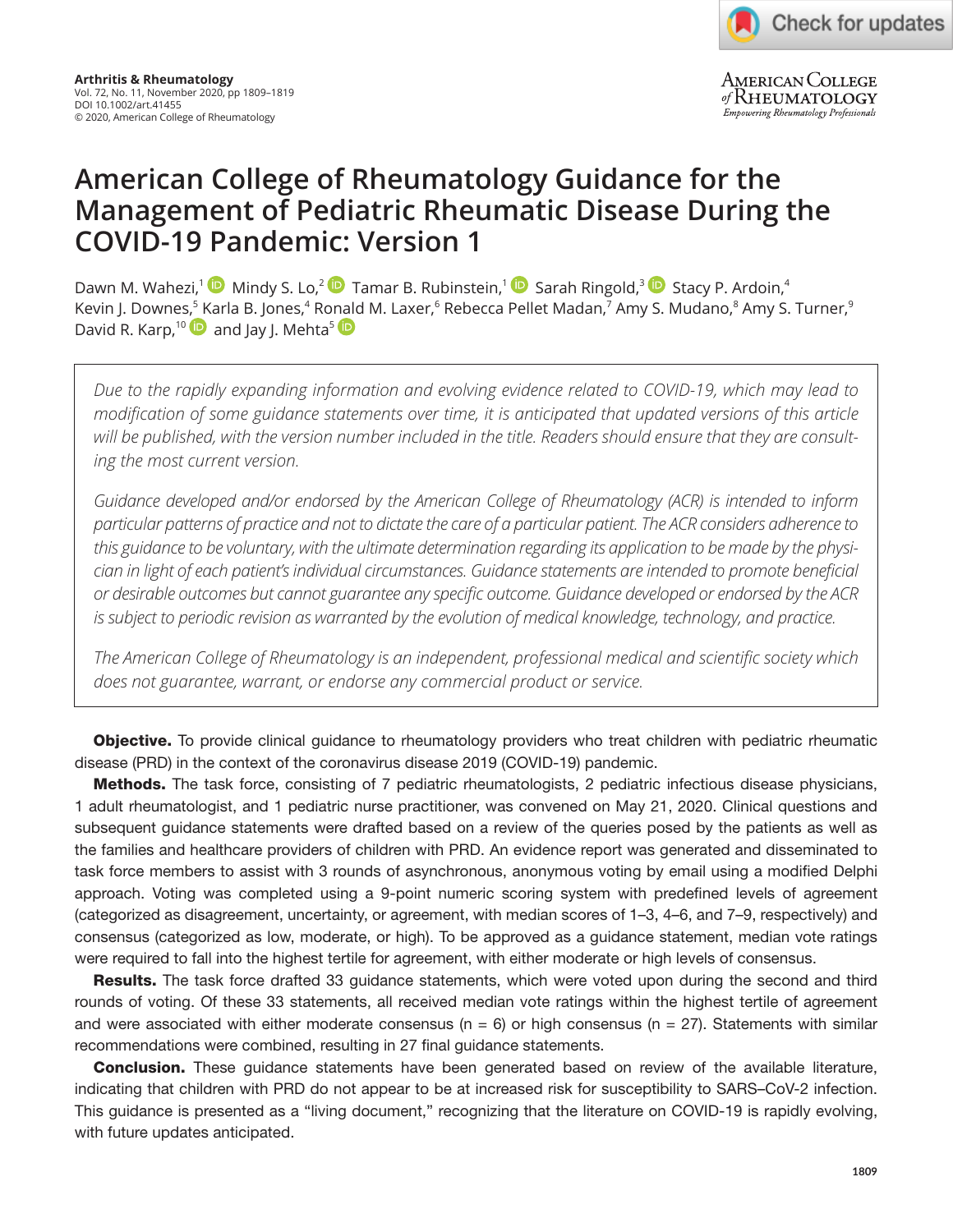# **INTRODUCTION**

The rapid global spread of coronavirus disease 2019 (COVID-19) has resulted in an urgent need to evaluate and address the impact of severe acute respiratory syndrome coronavirus 2 (SARS–CoV-2) infection in children with pediatric rheumatic disease (PRD) and the implications of immunomodulatory medications on their risk for severe disease. The medical community and the Centers for Disease Control and Prevention (CDC) have urged caution related to SARS–CoV-2 infection for individuals with a compromised immune system, including those with rheumatic disease who are being treated with immunosuppressive drugs (1). However, to date, there are very few data to suggest that adults or children with rheumatic disease are at increased risk of infection with SARS–CoV-2 or at increased risk of experiencing more severe outcomes due to COVID-19.

The American College of Rheumatology (ACR) COVID-19 Clinical Guidance for Pediatric Rheumatology Task Force convened on May 21, 2020, charged by ACR leadership to provide clinical guidance to rheumatology providers who treat children with PRD in the context of the COVID-19 pandemic. These recommendations have been generated to supplement clinical judgment, guide disease management, and support shared decision-making among providers, patients, and families. They have been developed to provide guidance for children up to age 18 years. Guidance for adults with rheumatic diseases has been recently published (2). Multiple factors must be taken into consideration when interpreting these guidance statements, including individual patient characteristics such as underlying rheumatic disease, current disease activity and treatment, and the prevalence of SARS–CoV-2 transmission in the patient's community. The approach to patients who are exposed to SARS–CoV-2 should consider the duration and proximity of exposure. The approach to infected patients should consider the severity of COVID-19 symptoms and the presence of additional risk factors for poorer outcomes (3–5). This guidance is presented as a "living document," recognizing that the literature on COVID-19 is rapidly evolving. The ACR anticipates that these statements will be updated as scientific evidence accumulates. Clinical guidance regarding the evaluation and management of multisystem inflammatory syndrome

in children (MIS-C) is the focus of a separate ACR task force and thus will not be addressed herein.

# **METHODS**

**Clinical questions and first webinar.** The North American COVID-19 Clinical Guidance for Pediatric Rheumatology Task Force was selected by task force leadership (DMW and JJM) based on their clinical expertise in rheumatology and infectious diseases, and included 7 pediatric rheumatologists, 2 pediatric infectious disease physicians, 1 adult rheumatologist, and 1 pediatric nurse practitioner. The task force was composed of academic clinicians from the United States and Canada. All individuals who were approached to develop this guidance agreed to participate. Prior to the first meeting, task force members were subdivided into 3 workgroups to address the following topics: 1) general guidelines, risk assessment, and consideration of SARS– CoV-2 exposure in children with PRD; 2) ongoing treatment of children with PRD in the absence of SARS–CoV-2 exposure or infection; and 3) ongoing treatment of children with PRD in patients with probable or confirmed SARS–CoV-2 infection. During the first webinar on May 21, 2020, participants agreed with the task force leadership about the importance of addressing these 3 overarching topics as well as the structure of the workgroups. The first webinar was used to confirm that the target audience for the guidance would be pediatric rheumatology providers, and that the guidance would focus on the management of PRD in the context of the COVID-19 pandemic. All panelists agreed to develop consensus through a modified Delphi process that included 3 rounds of asynchronous, anonymous voting and 3 webinars to discuss voting results (Table 1).

**Evidence review.** From May 22, 2020 to May 28, 2020, the workgroups developed preliminary recommendation statements within their assigned topic, based on expert opinion and a nonsystematic evidence review, including PubMed searches using key words from the clinical questions, as well as supplemental postings from the ACR, CDC, American Academy of Pediatrics (AAP), and other online media sources. Evidence

Address correspondence to Dawn M. Wahezi, MD, MS, Children's Hospital at Montefiore, 3415 Bainbridge Avenue, Bronx, NY 10467. Email: [dwahezi@montefiore.org.](mailto:dwahezi@montefiore.org)

Submitted for publication June 29, 2020; accepted in revised form July 21, 2020.

Supported by the American College of Rheumatology.

<sup>1</sup> Dawn M. Wahezi, MD, MS, Tamar B. Rubinstein, MD, MS: Children's Hospital at Montefiore and Albert Einstein College of Medicine, New York, New York; <sup>2</sup>Mindy S. Lo, MD, PhD: Boston Children's Hospital and Harvard Medical School, Boston, Massachusetts; <sup>3</sup>Sarah Ringold, MD, MS: Seattle Children's Hospital, Seattle, Washington; <sup>4</sup>Stacy P. Ardoin, MD, MS, Karla B. Jones, CPNP, MS: Nationwide Children's Hospital and Ohio State University, Columbus, Ohio; <sup>5</sup>Kevin J. Downes, MD, Jay J. Mehta, MD: Children's Hospital of Philadelphia and University of Pennsylvania Perelman School of Medicine, Philadelphia, Pennsylvania; <sup>6</sup>Ronald M. Laxer, MDCM, FRCPC: University of Toronto and The Hospital for Sick Children, Toronto, Ontario, Canada; <sup>7</sup>Rebecca Pellet Madan, MD, MSc: New York University Grossman School of Medicine and Hassenfeld Children's Hospital, New York, New York; <sup>8</sup>Amy S. Mudano, MPH: University of Alabama at Birmingham; <sup>9</sup>Amy S. Turner: American College of Rheumatology, Atlanta, Georgia; <sup>10</sup>David R. Karp, MD, PhD: University of Texas Southwestern Medical Center, Dallas.

Dr. Ringold has received research support from CARRA and royalties from UpToDate. Dr. Downes has received research support paid to his institution from Merck and Pfizer. Dr. Laxer has received consulting fees, speaking fees, and/or honoraria from Sobi, Eli Lilly Canada, Alexion, Sanofi, and Novartis (less than \$10,000 each). No other disclosures relevant to this article were reported.

No part of this article may be reproduced, stored, or transmitted in any form or for any means without prior permission in writing. For permission information contact permissions@wiley.com. For information about purchasing reprints contact commercialreprints@wiley.com.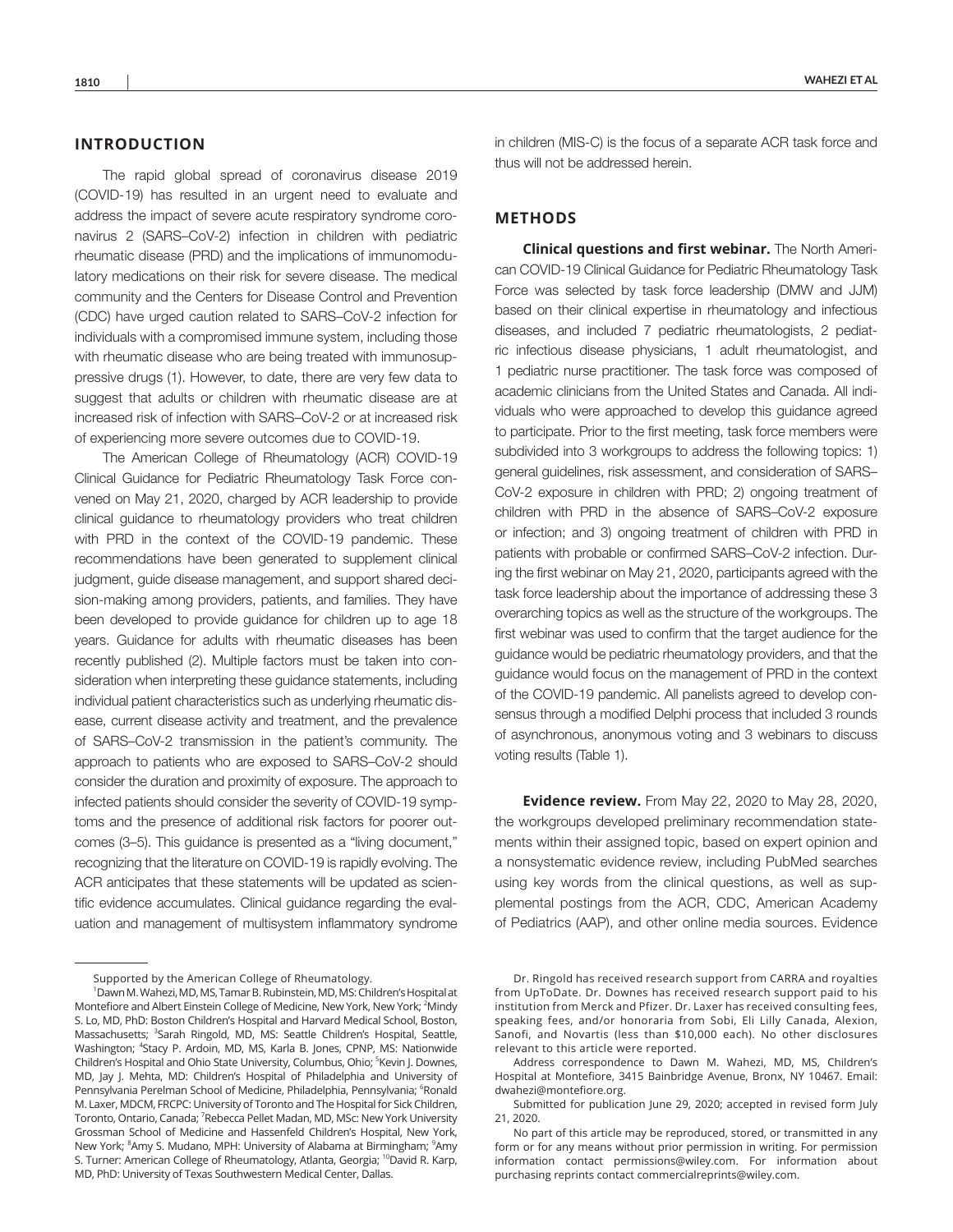was not formally assessed, but was generally determined to be of low quality, and was limited to case series, retrospective cohort studies, and very few controlled trials. A detailed evidence report was generated by each subgroup, and then collated and distributed to the entire task force to inform the first round of voting.

**Voting.** *Round 1.* The task force voted virtually and anonymously using the RAND/University of California at Los Angeles (UCLA) Appropriateness Method (6). This method has been shown to be highly reproducible (7) and was successfully applied by the ACR COVID-19 Clinical Guidance Task Force in the development of guidance statements for adult patients with rheumatic disease (2). A 9-point scale was used by task force members to rate the appropriateness of each of the statements. A score of 9 was considered to be the highest level of appropriateness, while a score of 1 indicated that the statement was entirely inappropriate. Prior to voting, median scores of 1–3 were defined as inappropriate, 4–6 as uncertain, and 7–9 as appropriate. Consensus was prespecified as high if all 11 votes coalesced within the same tertile, while low consensus was recognized when voting was dispersed widely along the 9-point scale (with ≥3 votes in the 1–3 score range and ≥3 votes in the 7–9 score range). Moderate consensus encompassed all other scenarios.

The votes of each task force member were counted equally and tallied. The results of the initial voting were distributed to the task force and reviewed during a 90-minute webinar on June 3, 2020. Statements that were rated as uncertain (median score 4–6) and/or characterized by moderate or low consensus were addressed first. The panelists were then encouraged to discuss the remaining statements.

*Rounds 2 and 3.* Input from the initial voting and discussion was incorporated into the draft guidance statements by task force leadership (DMW and JJM), and the document was redistributed to the entire task force for a second round of voting. Voting in this phase was conducted in the same manner as described above, and results were reviewed at a third webinar on June 11, 2020. Guidance statements that earned a median score of 7–9 with moderate or high levels of consensus during the second round of voting were approved by the panel.

Guidance statements under the domain of patients with PRD and probable or confirmed SARS–CoV-2 infection were initially dichotomized as either asymptomatic/mild disease or moderate/ severe disease. After further discussion, the task force agreed that dichotomizing patients according to categories of either asymptomatic disease or symptomatic disease would be more representative of current clinical practice related to viral illnesses in children with PRD. Seven statements were subsequently redefined and sent back to task force members for a third round of voting using similar methods.

| ×<br>۰, |  |
|---------|--|

| Date(s)           | Milestone                                                                                        |
|-------------------|--------------------------------------------------------------------------------------------------|
| <b>May 18</b>     | Invitations to ACR COVID-19 Pediatric<br>Rheumatology Clinical Guidance Task Force               |
| May 18-20         | Draft of initial clinical questions                                                              |
| May 21            | First webinar: expansion of clinical questions,<br>subgroup assignment                           |
| May 22-26         | Medical literature review and development of<br>evidence report                                  |
| May 26-28         | Revision of clinical questions and collation of<br>evidence report                               |
| May 29-<br>June 1 | Evidence report dissemination and first round of<br>voting                                       |
| June 3            | Second webinar: review of first round of voting<br>and generation of guidance statements         |
| $ une 4-5$        | Revision and thematic organization of guidance<br>statements                                     |
| $ $ une 6-8       | Second round of voting                                                                           |
| June 11           | Third webinar: review of second round of voting<br>and further refinement of guidance statements |
| June 12           | Revision of 7 statements and third round of<br>voting                                            |
| June 13-15        | Review and task force approval of summary<br>guidance document                                   |
| lune 17           | ACR Board of Directors approval of guidance<br>statements                                        |
| June 18           | Draft guidance statements posted on ACR<br>website                                               |
| lune 24           | Submission of full manuscript to ACR Board of<br>Directors                                       |

Table 1. Timeline of ACR COVID-19 pediatric rheumatology clinical guidance development\*

\* ACR = American College of Rheumatology; COVID-19 = coronavirus disease 2019.

**Guidance approval.** Following the final webinar, approved statements were refined and, in some instances, combined into 27 final guidance statements to reduce redundancy. A preliminary guidance document was generated, and the entire task force was given an opportunity to review and edit the document. Approval was obtained from each panelist on June 15, 2020 and by the ACR Board of Directors on June 17, 2020 (Table 1).

### **RESULTS**

Of the 119 original clinical questions considered in the first round of voting, the median vote ratings in response to 44 questions indicated uncertainty (median scores 4–6), with the voting on 5 of the questions indicating low consensus based on the predefined thresholds. Clinical questions were reviewed and subsequently excluded if thought to be out of the scope of this task force (e.g., questions related to MIS-C) or if determined to have too much uncertainty and/or lack of sufficient evidence to allow for the drafting of a clinical guidance statement at this time (e.g., questions related to SARS–CoV-2 vaccine). The remaining questions were combined by common themes, and thereafter drafted into 33 guidance statements and voted upon during the second and third rounds of voting (see Supplementary Tables 1–3, available on the *Arthritis & Rheumatology* website at [http://onlinelibrary.](http://onlinelibrary.wiley.com/doi/10.1002/art.41455/abstract) [wiley.com/doi/10.1002/art.41455/abstract\)](http://onlinelibrary.wiley.com/doi/10.1002/art.41455/abstract).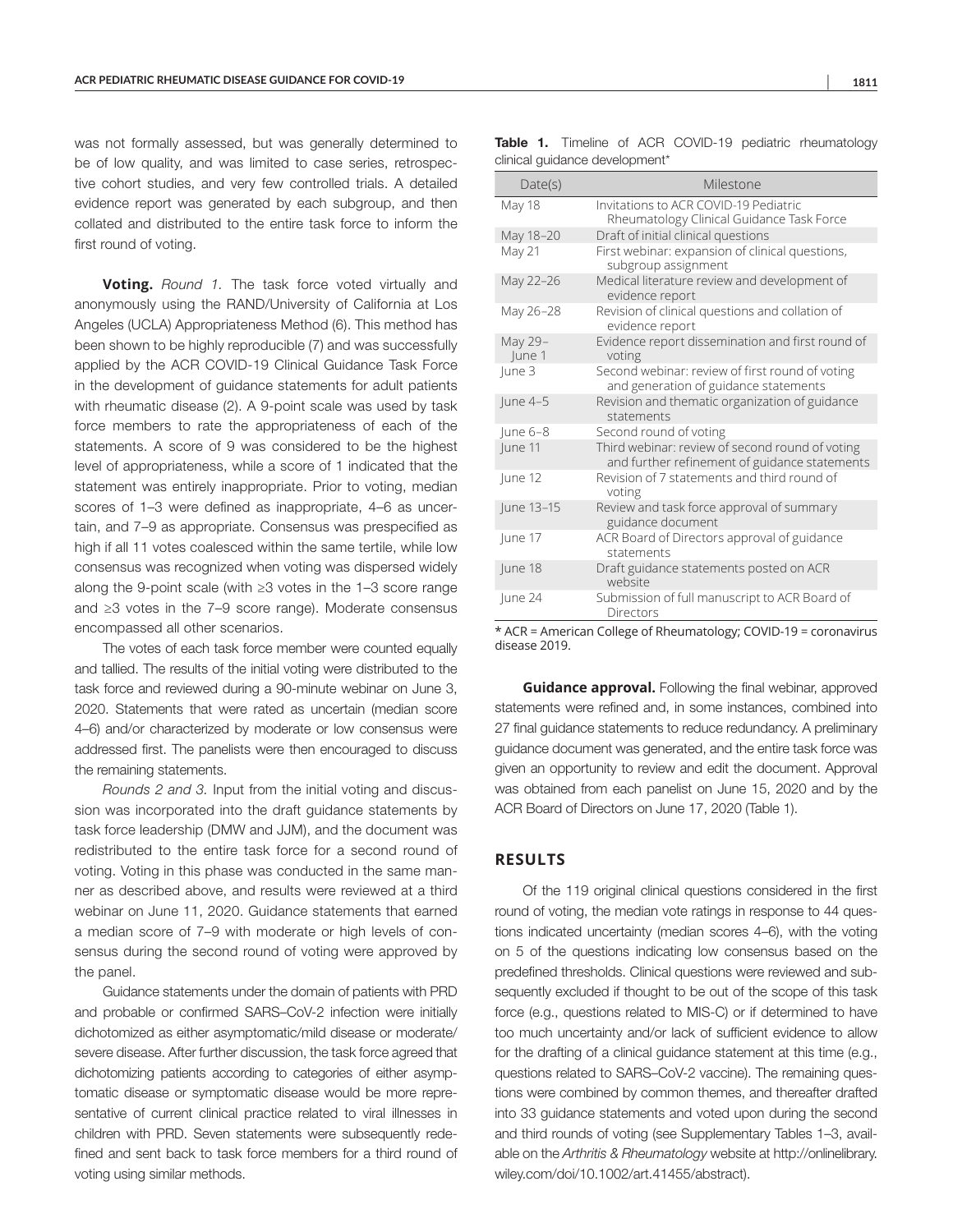Of these 33 statements, all received median vote ratings of 7, 8, or 9 and were associated with either moderate consensus  $(n = 6)$  or high consensus (n = 27). Statements with similar recommendations were combined, resulting in 27 final guidance statements, which were posted online by the ACR in a clinical guidance summary on June 18, 2020 ([https://www.rheumatology.org/Porta](https://www.rheumatology.org/Portals/0/Files/COVID-19-Clinical-Guidance-Summary-for-Pediatric-Patients-with-Rheumatic-Disease.pdf) [ls/0/Files/COVID-19-Clinical-Guidance-Summary-for-Pediatric-](https://www.rheumatology.org/Portals/0/Files/COVID-19-Clinical-Guidance-Summary-for-Pediatric-Patients-with-Rheumatic-Disease.pdf)[Patients-with-Rheumatic-Disease.pdf](https://www.rheumatology.org/Portals/0/Files/COVID-19-Clinical-Guidance-Summary-for-Pediatric-Patients-with-Rheumatic-Disease.pdf)).

**General guidance regarding patients with PRD.** *Approaches to risk reduction.* General guidance statements regarding patients with PRD are presented in Table 2. To date, there is little evidence to suggest a higher risk of severe COVID-19 in children with PRD (8–12) or in children receiving immunomodulatory therapies commonly used for PRD (13–15). Among the published series of hospitalized children with COVID-19, there have been no reports of severe illness in children with PRD (4,16). Similarly, preliminary data from the Global Rheumatology Alliance patient survey reported only 5 cases of COVID-19 in children with PRD, none of whom were hospitalized (17). The Childhood Arthritis and Rheumatology Research Alliance (CAR-RA) patient registry is currently collecting data on the prevalence of COVID-19 among children with PRD, with results yet to be reported. Based on available evidence, the task force members agreed that children and families of children with PRD should be counseled on utilizing preventative measures similar to those recommended for the general population, including adequate hand washing, social distancing, masking/facial covering (in children >2 years of age), and disinfecting of frequently touched surfaces. In geographic areas with a high incidence of COVID-19, particularly during periods of increased community transmission, children with PRD should adhere to local public health social distancing recommendations and limit close contact with others outside their household.

The task force additionally discussed issues concerning safe return to schools, camps, daycare, and college. In general, the task

force agreed that there may not be unique preventative measures for children with PRD apart from those recommended for all children; however, this was not formulated into a formal recommendation, due to ongoing uncertainties about the evolving pandemic. Families should refer to local school guidance, as well as the most current recommendations from the CDC (18) and AAP (19), to best address the needs of their individual child. The task force also recognized that caregivers of children with PRD may be at risk for occupational exposures that could increase the risk of acquiring COVID-19. Rheumatology providers should counsel families to refer to the CDC guidelines for specific occupations (20) and the Occupational Safety and Health Administration (21) for guidance to protect themselves from occupational exposure to SARS–CoV-2. Caregivers should discuss with employers the need for adequate social distancing, masking/facial covering, and daily health checks as well as the need to consider options for working from home (22). Antibody testing for SARS–CoV-2 was not recommended at this time, due to the variability of the assays and current lack of sufficient evidence to support utility of the antibody tests for informing individuals about their personal risk of reinfection or the safety of returning to school or the workplace (23,24). Providers should also be aware that, as the prevalence of antibodies to SARS–CoV-2 increases in the general population, routine serologic testing may result in false positive antibody findings in patients with PRD receiving intravenous immunoglobulin.

*Ongoing clinical management.* Shared decision-making should occur between patients, families, and rheumatology providers to discuss additional measures to reduce interruptions in clinical care, particularly during periods of increased community transmission. Such measures may include use of telemedicine for routine, regularly scheduled and nonurgent clinical assessments, and physical therapy. The American Telemedicine Association "Operating Procedures for Pediatric Telehealth" (endorsed by the AAP) serves as an operational reference and educational tool regarding appropriate telehealth care for pediatric patients (25). For ophthalmologic surveillance in children at high risk for chronic

Level of task force

| General guidance for patients with PRD*<br>Table 2. |
|-----------------------------------------------------|
|-----------------------------------------------------|

| Guidance statement                                                                                                                                                                                                               | consensus |
|----------------------------------------------------------------------------------------------------------------------------------------------------------------------------------------------------------------------------------|-----------|
| Children and families of children with PRD should be counseled on general preventative measures, including social<br>distancing, hand washing, and masking/face covering, to limit potential exposure to SAR-CoV-2 infection.    | High      |
| Rheumatology providers should be aware that caregivers of children with PRD may be at risk of occupational<br>exposure to SARS-CoV-2 infection and should be counseled on CDC health and safety practices in the workplace.      | High      |
| Clinical assessment and treatment via telemedicine should be considered to ensure access to care during periods of<br>increased community transmission of SARS-CoV-2.                                                            | High      |
| Routine ophthalmologic surveillance of patients with PRD at high risk for chronic uveitis or with a history of uveitis<br>should continue on schedule via in-person visits with slit lamp examination.                           | High      |
| Children with PRD should continue routine childhood vaccinations (unless contraindicated due to DMARD therapy),<br>including the annual influenza vaccine.                                                                       | High      |
| Rheumatology providers should be aware that children and caregivers of children with PRD may be at risk of mental<br>health problems, including anxiety and depression, due to quarantine and other events surrounding COVID-19. | Moderate  |
| At this time, in children with PRD, similar to the general population, SARS-CoV-2 antibody testing is not useful for<br>informing individuals about their history of infection or risk of reinfection.                           | High      |

\* PRD = pediatric rheumatic disease; SARS–CoV-2 = severe acute respiratory syndrome coronavirus 2; CDC = Centers for Disease Control and Prevention; DMARD = disease-modifying antirheumatic drug.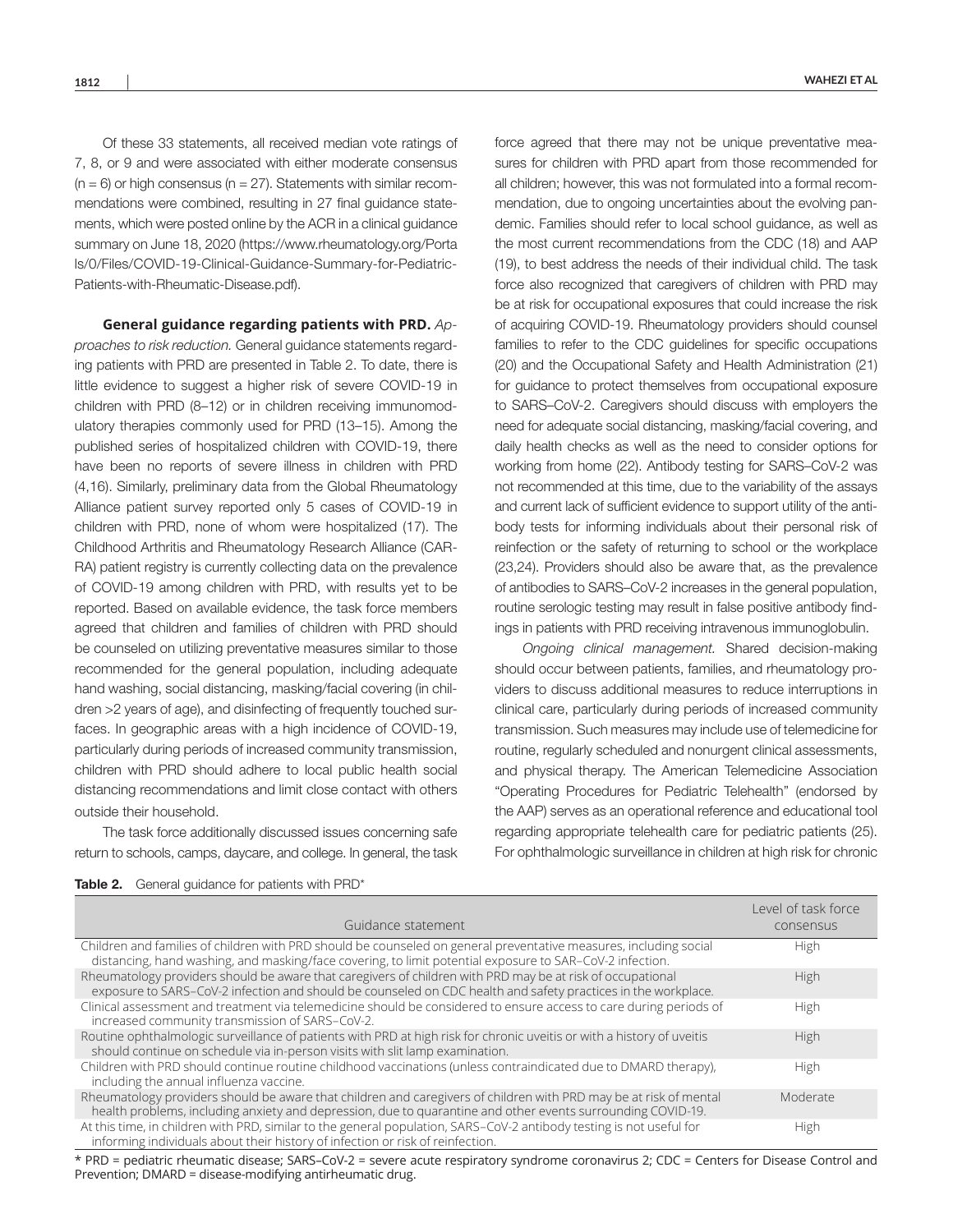uveitis or personal history of uveitis, the task force agreed that ongoing in-person ophthalmology evaluation is strongly recommended, due to the risk of asymptomatic uveitis and the longterm sequelae that can result from undetected uveitis in children with PRD (26). The task force also agreed that all patients with PRD should receive routine vaccinations (unless contraindicated), including the annual influenza vaccine, on or as close to schedule as possible. Given concerns about ongoing transmission of COVID-19 during the influenza season, administration of the seasonal influenza vaccine is strongly recommended to limit simultaneous viral outbreaks, possible co-infections, increased hospitalizations, and risks of exceeding hospital capacities.

*Other considerations.* The task force also recognized the increased prevalence of anxiety and depression in patients with PRD as compared to the general population (27–29) and addressed concerns about additional emotional distress related to the COVID-19 pandemic (30). Rheumatology providers should be aware of the heightened emotional burden posed by the pandemic, including fears of becoming infected, having a family member infected, potential risks from medications, concerns about social isolation, and potential financial hardships. Providers should educate caregivers and patients about strategies for reducing anxiety, including referrals for telehealth or inperson mental health counseling when appropriate (31,32).

**Ongoing treatment of patients with PRD in the absence of SARS–CoV-2 exposure or infection.** *General treatment recommendations.* The task force unanimously agreed that primary control of underlying rheumatic disease is of utmost importance, recognizing that flares of PRD may increase the need for immunosuppression and lead to increased contact with health care systems. In addition, active inflamma-

tory disease may independently increase infection risk due to immune dysregulation in patients with PRD (9,12,33–35), thus guidance recommendations were targeted for the purpose of limiting medication disruptions. Recognizing that the data are still limited, our task force did not identify current evidence to suggest that nonsteroidal antiinflammatory drugs (NSAIDs), hydroxychloroquine, angiotensin-converting enzyme inhibitors (ACEi)/angiotensin II receptor blockers (ARBs), colchicine, conventional disease-modifying antirheumatic drugs (DMARDs), biologic DMARDs, or targeted synthetic DMARDs contribute to increased susceptibility to SARS–CoV-2 infection (13–15). Despite the dissemination of initial warnings that NSAIDs and ACEi/ARBs might contribute to worse outcomes in COVID-19, we found no clinical data to substantiate these concerns in adults (36,37).

Similar to the ACR guidance for the management of rheumatic disease in adults, our task force supported the continued use of immunomodulatory medications in children with PRD who do not have known SARS–CoV-2 exposure or infection (2). Guidance statements for this group are presented in Table 3. Likewise, for patients with newly diagnosed or worsening PRD, initiation of DMARD therapy was recommended in order to adequately control PRD (38,39). The task force also recognized that alternative treatment plans for intravenous medications may need to be considered during periods of increased community transmission of SARS–CoV-2 and when safe access to the hospital may be challenging. In these scenarios, home infusions of medications or transition to oral or subcutaneous maintenance therapies may be considered, when appropriate.

The task force also discussed plans for de-escalation of therapy for patients who remain in clinical remission while on medications. While the task force agreed that patients should not be

|  |  |  |  |  |  |  | <b>Table 3.</b> Guidance for ongoing treatment of patients with PRD in the absence of exposure to or infection with SARS-CoV-2* |
|--|--|--|--|--|--|--|---------------------------------------------------------------------------------------------------------------------------------|
|--|--|--|--|--|--|--|---------------------------------------------------------------------------------------------------------------------------------|

| Guidance statement                                                                                                                                                                                                                                                                                                                                  | Level of task force<br>consensus |
|-----------------------------------------------------------------------------------------------------------------------------------------------------------------------------------------------------------------------------------------------------------------------------------------------------------------------------------------------------|----------------------------------|
| NSAIDs, HCQ, ACEI/ARBs, colchicine, cDMARDs, bDMARDs, and tsDMARDs may be continued or initiated to control<br>underlying disease.                                                                                                                                                                                                                  | High                             |
| Glucocorticoids may be continued or initiated using the lowest dose possible to control underlying disease.                                                                                                                                                                                                                                         | High                             |
| For patients with PRD with life- and/or organ-threatening manifestations, high-dose oral or intravenous "pulse"<br>glucocorticoids may be initiated to control underlying disease. <sup>†</sup>                                                                                                                                                     | High                             |
| For patients with PRD with life- and/or organ-threatening manifestations, cyclophosphamide may be initiated or<br>continued to control underlying disease.                                                                                                                                                                                          | High                             |
| For patients with PRD with active arthritis, intraarticular glucocorticoid injections may be administered.                                                                                                                                                                                                                                          | High                             |
| For patients with stable PRD, previously stable laboratory markers, and currently receiving stable doses of cDMARDs,<br>bDMARDs, and/or tsDMARDs, extending the laboratory testing interval for monitoring medication toxicity may be<br>considered, to reduce potential exposure to SARS-CoV-2 during periods of increased community transmission. | High                             |
| Laboratory monitoring for disease activity should be continued according to standard practice, to ensure adequate<br>assessment and control of underlying disease.                                                                                                                                                                                  | High                             |
| De-escalation of therapy may be continued as planned in patients with PRD after considering the potential risks of<br>disease flare and barriers to follow-up during the pandemic.                                                                                                                                                                  | High                             |

\* PRD = pediatric rheumatic disease; SARS–CoV-2 = severe acute respiratory syndrome coronavirus 2; NSAIDs = nonsteroidal antiinflammatory drugs; HCQ = hydroxychloroquine; ACEi = angiotensin-converting enzyme inhibitors; ARBs = angiotensin II receptor blockers; cDMARDs = conventional disease-modifying antirheumatic drugs; bDMARDs = biologic disease-modifying antirheumatic drugs; tsDMARDs = targeted synthetic disease-modifying antirheumatic drugs.

† High-dose oral glucocorticoids were defined as ≥2 mg/kg/day prednisone equivalent, and high-dose intravenous "pulse" glucocorticoids as ≥10 mg/kg/day methylprednisolone equivalent.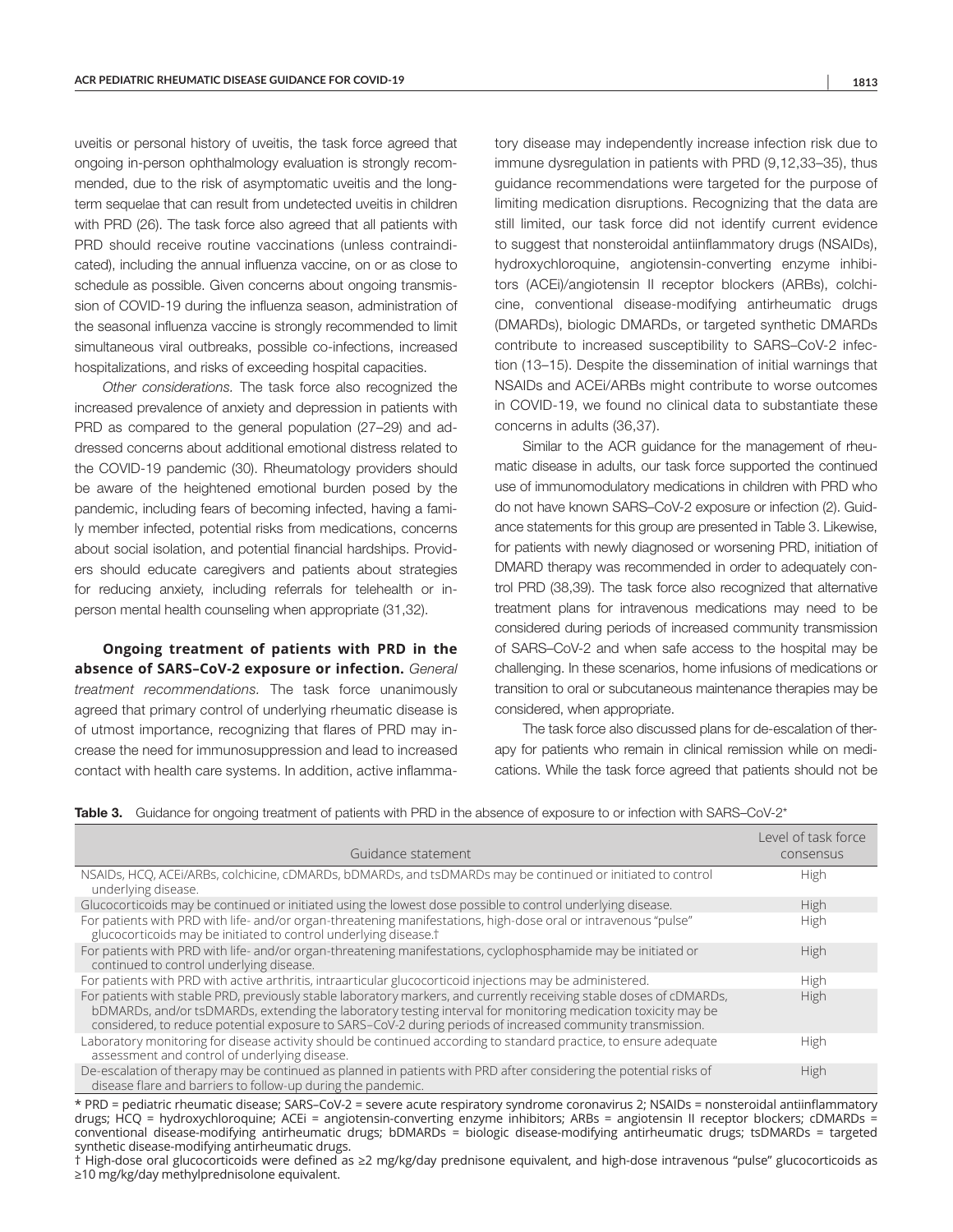kept on prolonged immunomodulatory therapy unnecessarily, shared decision-making among patients, families, and providers was recommended to discuss potential consequences of withdrawing medications, including risks of disease flare, followed by a need for increased in-person visits, laboratory monitoring, and, potentially, the need for escalation of therapy (including the use of glucocorticoids) (40–42).

*Special considerations for cyclophosphamide and rituximab.* For patients requiring treatment with cyclophosphamide or rituximab for control of their PRD, the task force recommended continuing current management to adequately control underlying disease and prevent potentially life- and/ or organ-threatening manifestations. Children requiring cyclophosphamide therapy may be at significant risk for infection due to an underlying diagnosis, treatment-induced leukopenia/lymphopenia, and concomitant use of glucocorticoids (43–45). Given that cyclophosphamide is reserved for only patients who have life- and/or organ-threatening disease, the task force agreed that the benefits of treatment likely outweigh the risks in this scenario.

*Special considerations for glucocorticoids.* The task force acknowledged the mixed data regarding the potential immunosuppressive effects of glucocorticoids in adults with infection from SARS–CoV-2. Glucocorticoids may increase the risk of secondary infection and delay viral clearance. Prior studies have shown little benefit from the use of glucocorticoids in the treatment of SARS–CoV-1, Middle East Respiratory Syndrome, influenza, or respiratory syncytial virus (46–48). However, glucocorticoids have also been used to treat the inflammatory sequelae of COVID-19, including acute respiratory distress syndrome, hyperinflammation, and cytokine storm, with reports of improved survival, shorter duration of oxygen supplementation, and shorter intensive care unit stays in adults (49–51). Data regarding the risks and benefits of glucocorticoids in COVID-19 are rapidly evolving.

When considering patients with PRD who are receiving longterm treatment with glucocorticoids, there is little evidence to date to suggest that glucocorticoid use increases the risk of acquiring SARS–CoV-2 infection. A preliminary analysis of the first 600 cases in the Global Rheumatology Alliance COVID-19 Registry indicated that hospitalization risk increased among adult patients with rheumatic disease diagnosed as having COVID-19 who were taking prednisone at a daily dose exceeding 10 mg, after accounting for disease activity (52). Thus, the task force recommended that glucocorticoids be continued or initiated when clinically indicated, using the lowest effective dose to control underlying PRD. Given that weight-based dosing strategies (calculated in mg/kg) are most appropriate for pediatric patients, the task force concluded that defining a specific dose (e.g., ≤10 mg prednisone daily) could not be directly applied to the pediatric population.

The task force further acknowledged that higher doses of oral glucocorticoids (≥2 mg/kg/day prednisone equivalent) or intravenous "pulse" glucocorticoids (≥10 mg/kg/day methylprednisolone equivalent) may be indicated in the setting of severe life- and/or organ-threatening clinical manifestations from underlying PRD, and therefore should not be withheld. Additionally, the task force emphasized that patients receiving oral glucocorticoids (>5 mg/ day prednisone equivalent) are at risk of developing adrenal suppression (53); therefore, the task force recommends avoidance of abrupt withdrawal of glucocorticoids, keeping in mind the potential need for stress dosing of glucocorticoids in certain clinical scenarios. When considering the need for intraarticular glucocorticoid injections, the task force deemed the risk of systemic immunosuppression minimal and supported proceeding with injections when needed, understanding that access may be limited during times of increased community transmission of SARS–CoV-2.

*Ongoing evaluations and clinical care.* Routine laboratory monitoring during the pandemic was discussed. While it is recognized that monitoring of medications typically occurs at regularly scheduled intervals (54), these intervals may be modestly extended in patients with PRD who have stable disease, stable medications, and no prior history of laboratory abnormalities associated with medication toxicity. In contrast, the task force concluded that laboratory monitoring for disease activity should continue at the usual intervals, particularly during times of limited access to in-person clinical evaluations.

**Ongoing treatment of patients with PRD with exposure to close/household contact with SARS–CoV-2 infection.** Recognizing that current data are insufficient to define precisely the duration of time that constitutes a prolonged exposure, the CDC has created an operational definition, reported as an interaction with a person known to have COVID-19 for more than 15 minutes, at a distance of fewer than 6 feet and without both parties wearing masks (55). Shorter interactions may additionally be relevant depending on the symptoms and type of interaction. As previously discussed, recent data both in adults with rheumatic disease and in children with PRD do not suggest an increased risk of susceptibility to COVID-19. Similar to the guidance statements provided in Table 3, our task force agreed that current immunomodulatory medications may be continued after COVID-19 exposure, during which time the patient should be monitored for fever or other symptoms of COVID-19 (Table 4). The task force also agreed that low-to-moderate–dose glucocorticoids could be continued to control underlying PRD after COVID-19 exposure, with an effort to reduce the dose when possible. Given the recommended 14-day monitoring period after exposure, the task force recommended that high-dose oral or intravenous "pulse" glucocorticoids be delayed when feasible, except in the scenario of life- and/or organ-threatening disease.

**Ongoing treatment of patients with PRD and SARS– CoV-2 infection.** *Cases of asymptomatic SARS–CoV-2 infection*. Although the exact prevalence is unknown, a proportion of children may be asymptomatic despite a polymerase chain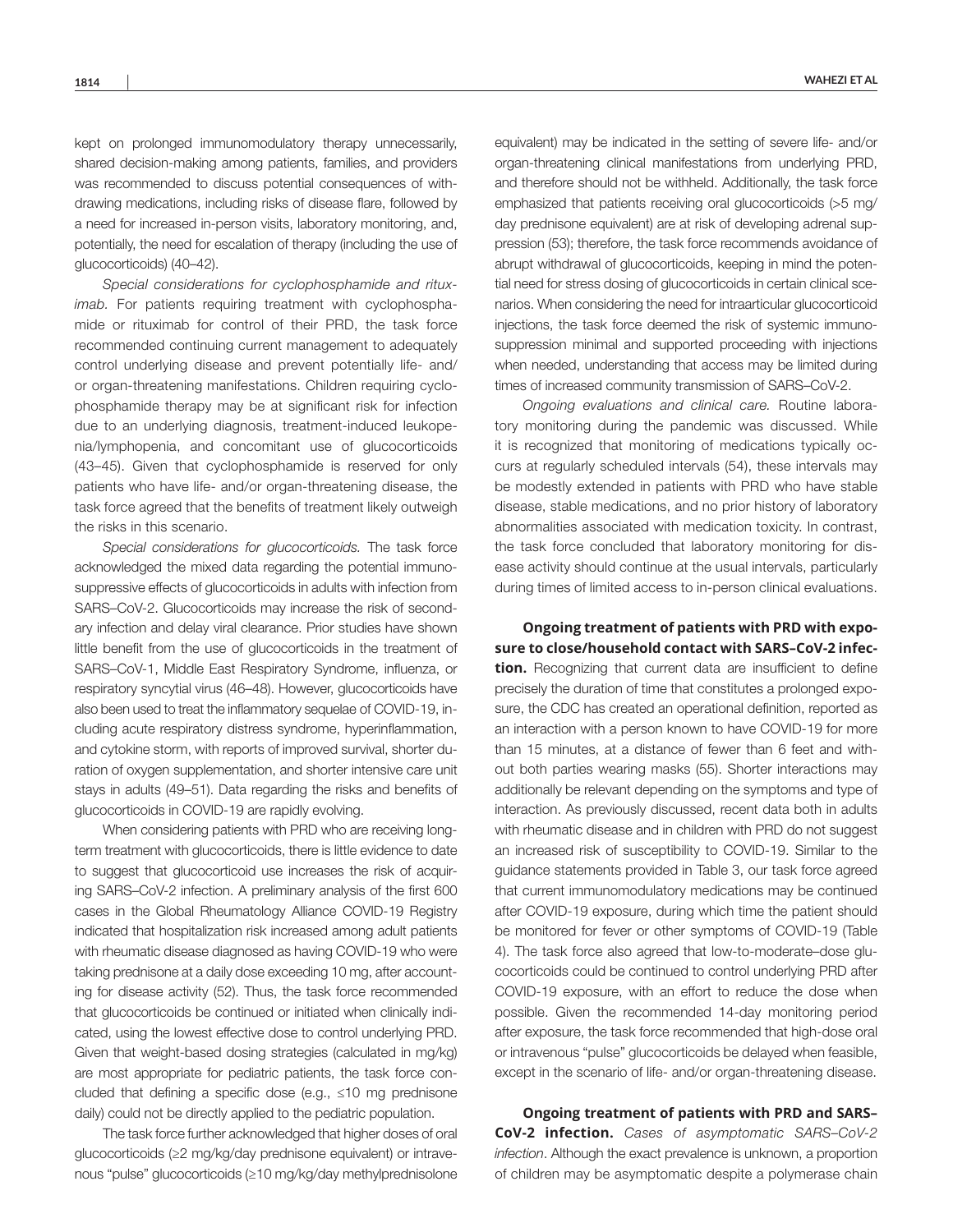| Guidance statement                                                                                                                                                                                                                         | Level of task force<br>consensus |
|--------------------------------------------------------------------------------------------------------------------------------------------------------------------------------------------------------------------------------------------|----------------------------------|
| For patients with close/household exposure to COVID-19, general preventative measures, such as<br>social distancing, hand washing, and masking/face covering, are of utmost importance to reduce<br>the risk of infection with SARS-CoV-2. | High                             |
| NSAIDs, HCO, colchicine, cDMARDs, bDMARDs, and tsDMARDs may be continued or initiated if<br>necessary to control underlying disease.                                                                                                       | Moderate                         |
| Glucocorticoids may be continued using the lowest effective dose possible to control underlying<br>disease.                                                                                                                                | High                             |
| For patients with non-life- and/or organ-threatening PRD, initiation of high-dose oral or intravenous<br>glucocorticoids should be delayed for 1–2 weeks, if deemed safe by the treating provider. <sup>†</sup>                            | High                             |
| For patients with PRD with life- and/or organ-threatening manifestations of PRD, initiation of<br>high-dose oral or intravenous glucocorticoids should not be delayed. <sup>†</sup>                                                        | High                             |

Table 4. Ongoing treatment of patients with PRD with an exposure to close/household contact with SARS–CoV-2 infection\*

\* In patients with pediatric rheumatic disease (PRD), close/household contact with severe acute respiratory syndrome coronavirus 2 (SARS–CoV-2) infection was defined as an interaction with a person known to have coronavirus disease 2019 (COVID-19) for more than 15 minutes, at a distance of fewer than 6 feet without masking of both parties. NSAIDs = nonsteroidal antiinflammatory drugs; HCQ = hydroxychloroquine; cDMARDs = conventional disease-modifying antirheumatic drugs; bDMARDs = biologic disease-modifying antirheumatic drugs; tsDMARDs = targeted synthetic disease-modifying antirheumatic drugs.

† High-dose oral glucocorticoids were defined as ≥2 mg/kg/day prednisone equivalent, and high-dose intravenous "pulse" glucocorticoids as ≥10 mg/kg/day methylprednisolone equivalent.

reaction (PCR) test result indicating the presence of SARS– CoV-2 (56–59). With increased availability of testing and recommendations for PCR screening prior to elective surgeries and procedures, cases of children with asymptomatic COV-ID-19 may be encountered (60). To date, there are no data to suggest that continued use of immunomodulatory medications in infected, asymptomatic children with PRD would alter the clinical course of SARS–CoV-2 infection. Thus, the benefits of continuing immunomodulatory medications in these scenarios appear to outweigh the risks (Table 5). As noted previously, these recommendations have been generated to support shared decision-making between providers and patients and families, and cases need to be considered on an individual basis. Asymptomatic cases should be advised to quarantine, in accordance with the CDC guidelines, and to contact their provider immediately should symptoms of COVID-19 develop (61).

*Cases of symptomatic SARS–CoV-2 infection.* Most children with COVID-19 experience mild-to-moderate symptoms, with only a small percentage requiring hospitalization (59). Data from 2 major epicenters of disease in the United States (New York and Washington, DC) reported that among children and young adults who were admitted to the hospital with SARS– CoV-2 infection, 28% and 20%, respectively, developed severe disease and required respiratory support (4,16); neither of those reports included patients with PRD nor did they include children receiving baseline DMARD therapy. Similarly, cases of children receiving immunomodulatory therapies that are commonly used in PRD have not shown increased severity of disease (13–15). Despite reassuring data suggesting that patients with rheumatic disease who receive immunomodulatory therapy do not appear to have more severe infection from SARS–CoV-2 (9), the task force did not think there was sufficient literature at this time to support a recommendation to continue medications in the

Table 5. Ongoing treatment of patients with PRD and asymptomatic COVID-19 infection or patients with PRD and probable or confirmed symptomatic COVID-19 infection\*

| Guidance statement                                                                                                                                                                                                                                                                                                                                                                                                                                                                                                                       | Level of task force<br>consensus |
|------------------------------------------------------------------------------------------------------------------------------------------------------------------------------------------------------------------------------------------------------------------------------------------------------------------------------------------------------------------------------------------------------------------------------------------------------------------------------------------------------------------------------------------|----------------------------------|
| PRD and asymptomatic COVID-19t<br>NSAIDs, HCQ, colchicine, cDMARDs, bDMARDs, and tsDMARDs may be continued if necessary to control underlying                                                                                                                                                                                                                                                                                                                                                                                            | High                             |
| disease.<br>Cyclophosphamide or rituximab may be continued if necessary to control underlying disease.<br>Glucocorticoids should be continued, using the lowest effective dose possible to control underlying disease and<br>avoid adrenal insufficiency.                                                                                                                                                                                                                                                                                | Moderate<br>Moderate             |
| PRD and probable or confirmed symptomatic COVID-19<br>NSAIDs, HCQ, and colchicine may be continued if necessary to control underlying disease.<br>cDMARDs, bDMARDs (except IL-1 and IL-6 inhibitors), and tsDMARDs should be temporarily delayed or withheld.<br>IL-1 and IL-6 inhibitors may be continued if necessary to control underlying disease.<br>Glucocorticoids should be continued, with an effort to reduce the dose to the lowest effective dose possible to<br>control underlying disease and avoid adrenal insufficiency. | High<br>High<br>High<br>High     |

\* PRD = pediatric rheumatic disease; NSAIDs = nonsteroidal antiinflammatory drugs; HCQ = hydroxychloroquine; cDMARDs = conventional disease-modifying antirheumatic drugs; bDMARDs = biologic disease-modifying antirheumatic drugs; tsDMARDs = targeted synthetic diseasemodifying antirheumatic drugs; IL-1 = interleukin-1.

† Asymptomatic coronavirus disease 2019 (COVID-19) was defined as detection of severe acute respiratory syndrome coronavirus 2 (SARS–CoV-2) RNA by nasopharyngeal polymerase chain reaction, but no evidence of any clinical manifestations of infection.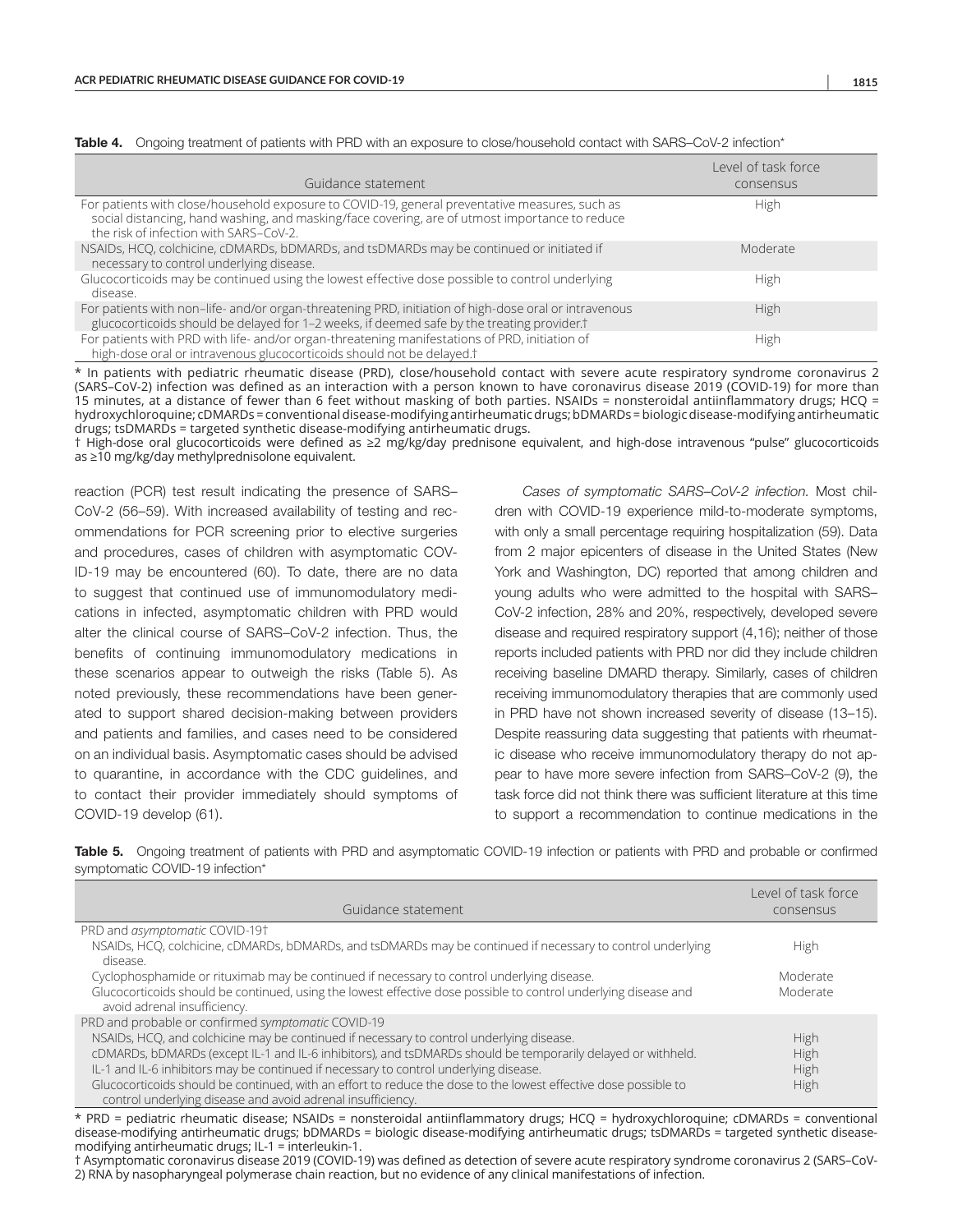context of symptomatic COVID-19 infection (Table 5). These recommendations are congruent with conventional clinical practice as they pertain to withholding immunosuppressive therapy in children with PRD and a concurrent infection.

Recognizing that much of the morbidity and mortality related to COVID-19 may be attributed to an individual host immune response and hyperinflammation, several authors have also suggested that maintaining immune regulation in patients with rheumatic disease may provide additional benefit and reduce the risk of severe disease (9,12,34). Selective inhibitors of interleukin-1 (IL-1) and IL-6 have additionally been investigated in the treatment of COVID-19 hyperinflammation (62–67). This observation, coupled with the knowledge that children with autoinflammatory PRDs, such as periodic fever syndromes or systemic-onset juvenile idiopathic arthritis, may be particularly sensitive to medication disruptions, led the task force to recommend that colchicine, IL-1 inhibitors, and IL-6 inhibitors may be continued, even in the context of symptomatic COVID-19 infection. Selective IL-1 inhibitors have been used safely in the setting of other infections and in clinical trials of patients with sepsis (68). In contrast, IL-6 inhibitors may be associated with increased risk of secondary infections, and therefore the appropriateness of this therapy in individual cases should be reviewed. JAK inhibitors have also been investigated as potential therapies in the management of COVID-19 hyperinflammation (35,69). However, inhibition of interferon signaling through the use of JAK inhibitors has been suggested to dampen the innate antiviral response, thereby potentially worsening the host response to viral infection (70). In the absence of robust data regarding the safety of JAK inhibitors in the context of symptomatic SARS–CoV-2 infection, the task force recommended temporarily withholding tsDMARDs in children with PRD and COVID-19 infection.

### **DISCUSSION**

Irrespective of the COVID-19 pandemic, the overall goals of treatment in patients with PRD remain prompt control of active disease, relief of symptoms, prevention of long-term sequelae, and efforts to limit the toxic effects of therapy. These guidance statements have been generated based on review of the available literature, indicating that children with PRD do not appear to be at increased risk for susceptibility to SARS–CoV-2 infection. The purpose of this document is to help guide the management of PRD during the COVID-19 pandemic and to support shared decision-making between providers and individual patients and families. The statements should be used to supplement clinical judgment, recognizing that specific clinical scenarios may vary by individual patient.

There are several strengths to be noted about the effort to create this clinical guidance document. The panel of experts on this task force reflect a multidisciplinary collaboration, with

specialists in pediatric rheumatology (both ACR and Association of Rheumatology Professionals members), pediatric infectious disease, and adult rheumatology, with a myriad of clinical expertise and interests. The task force was developed with the intent to include experts from geographic locations across the United States (in which varying degrees of SARS– CoV-2 community transmission have been observed) and to include clinicians who treat patients with diverse demographics and socioeconomic status, to account for the spectrum of clinical disease seen in COVID-19. In addition, in response to the urgent need for clinical guidance during the COVID-19 pandemic, the task force generated statements over a compressed timeline, while maintaining a well-established method of consensus building, to ensure rapid dissemination of clinical recommendations.

There are also limitations in this effort. Although an extensive review of the medical literature was performed to generate a detailed evidence report, it should be reiterated that this was a nonsystematic review of the literature, with limited evidence. Although not formally assessed, evidence was generally of low quality, and not all sources were peer reviewed. The expert opinions and experience of task force members helped inform guidance. Thus, this guidance document does not follow the rigorous guideline methodology routinely used by the ACR when formal clinical practice guidelines are generated. Furthermore, current published evidence primarily reflects pediatric outcomes in the setting of school closures. Ongoing evaluation of outcomes for children with PRD in areas where schools reopen will be critically important in assessing risk.

Finally, there are a few distinctions to be noted between our recommendations and those put forth in the ACR guidance for the management of rheumatic disease in adults during the COVID-19 pandemic (2). Recognizing that children tend to have more mild manifestations of COVID-19, our task force recommended that current ongoing management of PRD be continued (with modifications to glucocorticoid therapy as noted), even in the presence of exposure to SARS–CoV-2 or asymptomatic COVID-19. Our task force had the distinct advantage of having the opportunity to review more recent literature to support the notion that patients with PRD, while receiving or not receiving immunomodulatory therapy, do not appear to be at risk for increased likelihood of contracting COVID-19 or having worse outcomes as compared to the general population. In addition, our task force agreed that selective inhibition of IL-1 is likely to be safe in the setting of infection from SARS–CoV-2 and may provide additional benefit in the management of COVID-19, and therefore treatment with IL-1 inhibitors may be continued, even in symptomatic cases. As our knowledge regarding COVID-19 in children with PRD continues to expand, this document will be reviewed and modified as necessary to provide the most accurate and up to date guidance for rheumatology providers who treat children with PRD.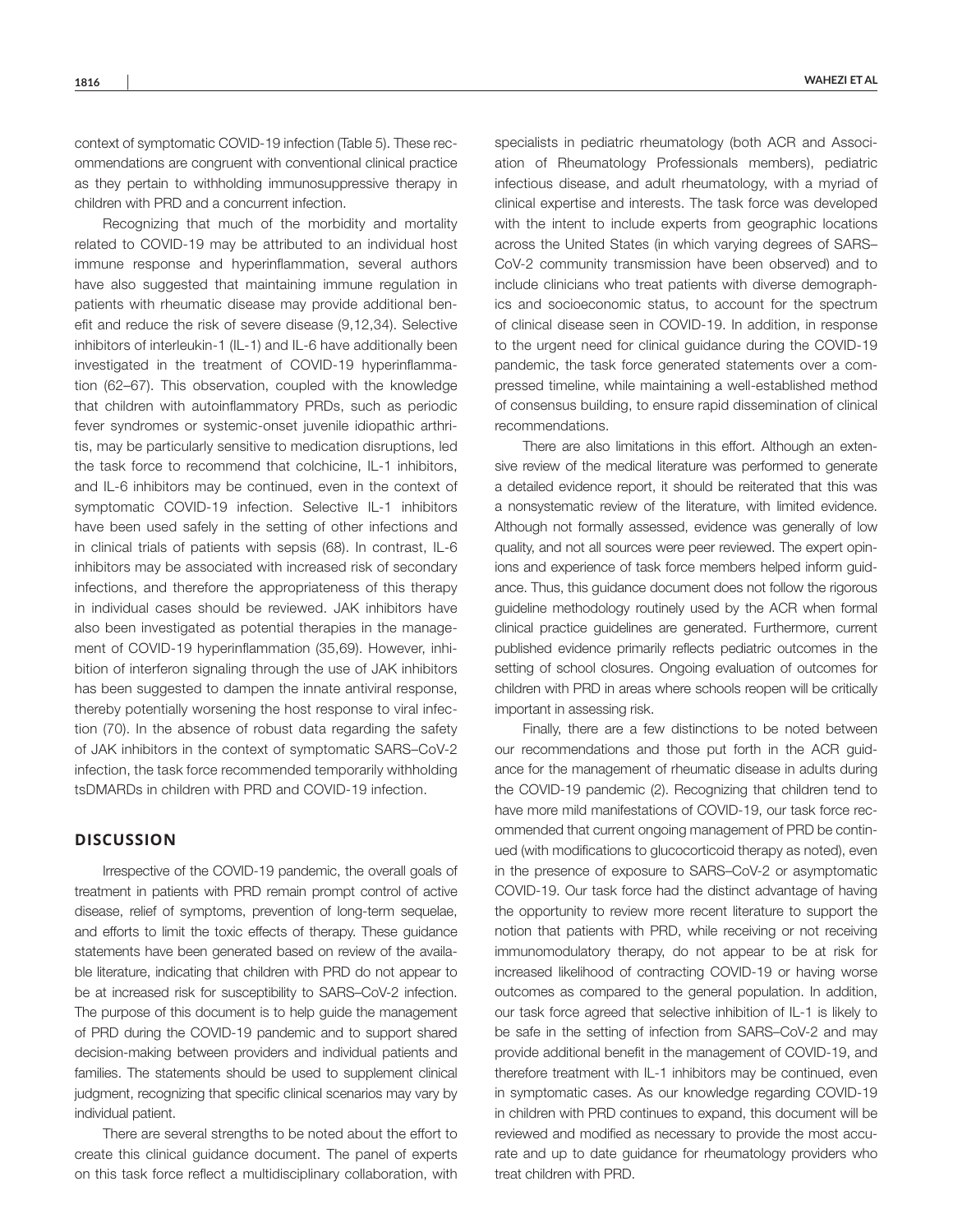#### **ACKNOWLEDGMENT**

The authors would like to acknowledge Ted Mikuls for his guidance in the methodology used in the development of these ACR pediatric guidance statements.

#### **AUTHOR CONTRIBUTIONS**

All authors were involved in drafting the article or revising it critically for important intellectual content, and all authors approved the final version to be published. Dr. Wahezi had full access to all of the data in the study and takes responsibility for the integrity of the data and the accuracy of the data analysis.

Study conception and design. Wahezi, Turner, Mehta.

Acquisition of data. Wahezi, Lo, Rubinstein, Ringold, Ardoin, Downes, Jones, Laxer, Madan, Karp, Mehta.

Analysis and interpretation of data. Wahezi, Lo, Rubinstein, Ringold, Ardoin, Downes, Jones, Laxer, Madan, Mudano, Karp, Mehta.

#### **REFERENCES**

- 1. Centers for Disease Control and Prevention. Coronavirus disease 2019 (COVID-19). If you are immunocompromised, protect yourself from COVID-19. May 2020. URL: [https://www.cdc.gov/coronaviru](https://www.cdc.gov/coronavirus/2019-ncov/need-extra-precautions/immunocompromised.html) [s/2019-ncov/need-extra-precautions/immunocompromised.html.](https://www.cdc.gov/coronavirus/2019-ncov/need-extra-precautions/immunocompromised.html)
- 2. Mikuls TR, Johnson SR, Fraenkel L, Arasaratnam RJ, Baden LR, Bermas BL, et al. American College of Rheumatology guidance for the management of rheumatic disease in adult patients during the COVID-19 pandemic: version 1. Arthritis Rheumatol 2020;72:1241– 51.
- 3. Dallan C, Romano F, Siebert J, Politi S, Lacroix L, Sahyoun C. Septic shock presentation in adolescents with COVID-19. Lancet Child Adolesc Health 2020;4:e21–3.
- 4. DeBiasi RL, Song X, Delaney M, Bell M, Smith K, Pershad J, et al. Severe COVID-19 in children and young adults in the Washington, DC metropolitan region. J Pediatr 2020;223:199–203.
- 5. Zhang X, Tan Y, Ling Y, Lu G, Liu F, Yi Z, et al. Viral and host factors related to the clinical outcome of COVID-19. Nature 2020;583:437– 40.
- 6. Brook R. US Agency for Health Care Policy and Research Office of the Forum for Quality and Effectiveness in Health Care clinical practice guideline development: methodology perspectives. In: McCormick K, Siegel R, editors. The RAND/UCLA appropriateness method. Rockville (MD): Agency for Healthcare Research and Quality; 1994. p. 59–70.
- 7. Shekelle PG, Kahan JP, Bernstein SJ, Leape LL, Kamberg CJ, Park RE. The reproducibility of a method to identify the overuse and underuse of medical procedures. N Engl J Med 1998;338:1888–95.
- 8. Monti S, Balduzzi S, Delvino P, Bellis E, Quadrelli VS, Montecucco C. Clinical course of COVID-19 in a series of patients with chronic arthritis treated with immunosuppressive targeted therapies [letter]. Ann Rheum Dis 2020;79:667–8.
- 9. Filocamo G, Minoia F, Carbogno S, Costi S, Romano M, Cimaz R, et al. Absence of severe complications from SARS-CoV-2 infection in children with rheumatic diseases treated with biologic drugs [letter]. J Rheumatol 2020. E-pub ahead of print.
- 10. Haslak F, Yildiz M, Adrovic A, Barut K, Kasapcopur O. Childhood rheumatic diseases and COVID-19 pandemic: an intriguing linkage and a new horizon [review]. Balkan Med J 2020;37:184–8.
- 11. Michelena X, Borrell H, Lopez-Corbeto M, Lopez-Lasanta M, Moreno E, Pascual-Pastor M, et al. Incidence of COVID-19 in a cohort of adult and paediatric patients with rheumatic diseases treated with targeted biologic and synthetic disease-modifying antirheumatic drugs. Semin Arthritis Rheum 2020;50:564–70.
- 12. Hedrich CM. COVID-19: considerations for the paediatric rheumatologist [review]. Clin Immunol 2020;214:108420.
- 13. D'Antiga L. Coronaviruses and immunosuppressed patients: the facts during the third epidemic [letter]. Liver Transpl 2020;26:832–4.
- 14. Marlais M, Wlodkowski T, Vivarelli M, Pape L, Tonshoff B, Schaefer F, et al. The severity of COVID-19 in children on immunosuppressive medication [letter]. Lancet Child Adolesc Health 2020;4:e17–8.
- 15. Turner D, Huang Y, Martin-de-Carpi J, Aloi M, Focht G, Kang B, et al. Coronavirus disease 2019 and paediatric inflammatory bowel diseases: global experience and provisional guidance (March 2020) from the Paediatric IBD Porto Group of European Society of Paediatric Gastroenterology, Hepatology, and Nutrition. J Pediatr Gastroenterol Nutr 2020;70:727–33.
- 16. Chao JY, Derespina KR, Herold BC, Goldman DL, Aldrich M, Weingarten J, et al. Clinical characteristics and outcomes of hospitalized and critically ill children and adolescents with coronavirus disease 2019 (COVID-19) at a tertiary care medical center in New York City. J Pediatr 2020;223:14–19.e2.
- 17. COVID-19 Global Rheumatology Alliance. Patient experience survey updates. Pediatric patients summary, May 10, 2020. May 2020. URL: <https://rheum-covid.org/patient-experience-survey-update/>.
- 18. Centers for Disease Control and Prevention. Coronavirus disease 2019 (COVID-19). Considerations for schools. May 2020. URL: [https://www.cdc.gov/coronavirus/2019-ncov/community/schools](https://www.cdc.gov/coronavirus/2019-ncov/community/schools-childcare/schools.html)[childcare/schools.html.](https://www.cdc.gov/coronavirus/2019-ncov/community/schools-childcare/schools.html)
- 19. American Academy of Pediatrics. COVID-19 planning considerations: guidance for school re-entry. June 2020. URL: [https://servi](https://services.aap.org/en/pages/2019-novel-coronavirus-covid-19-infections/clinical-guidance/covid-19-planning-considerations-return-to-in-person-education-in-schools/) [ces.aap.org/en/pages/2019-novel-coronavirus-covid-19-infections/](https://services.aap.org/en/pages/2019-novel-coronavirus-covid-19-infections/clinical-guidance/covid-19-planning-considerations-return-to-in-person-education-in-schools/) [clinical-guidance/covid-19-planning-considerations-return-to-in](https://services.aap.org/en/pages/2019-novel-coronavirus-covid-19-infections/clinical-guidance/covid-19-planning-considerations-return-to-in-person-education-in-schools/)[person-education-in-schools/](https://services.aap.org/en/pages/2019-novel-coronavirus-covid-19-infections/clinical-guidance/covid-19-planning-considerations-return-to-in-person-education-in-schools/).
- 20. Centers for Disease Control and Prevention. Coronavirus disease 2019 (COVID-19). Worker safety & support: plan, prepare, respond. May 2020. URL: [https://www.cdc.gov/coronavirus/2019-ncov/](https://www.cdc.gov/coronavirus/2019-ncov/community/worker-safety-support/index.html) [community/worker-safety-support/index.html.](https://www.cdc.gov/coronavirus/2019-ncov/community/worker-safety-support/index.html)
- 21. OSHA. Guidance on preparing workplaces for COVID-19. March 2020. URL: [https://www.osha.gov/Publications/OSHA3990.pdf.](https://www.osha.gov/Publications/OSHA3990.pdf)
- 22. Barnes M, Sax PE. Challenges of "return to work" in an ongoing pandemic. N Engl J Med 2020;383:779–86.
- 23. Centers for Disease Control and Prevention. Coronavirus disease 2019 (COVID-19). Test for past infection (antibody test). June 2020. URL: [https://www.cdc.gov/coronavirus/2019-ncov/testing/serology](https://www.cdc.gov/coronavirus/2019-ncov/testing/serology-overview.html)[overview.html](https://www.cdc.gov/coronavirus/2019-ncov/testing/serology-overview.html).
- 24. Deeks JJ, Dinnes J, Takwoingi Y, Davenport C, Spijker R, Taylor-Phillips S, et al. Antibody tests for identification of current and past infection with SARS-CoV-2 [review]. Cochrane Database Syst Rev 2020;6:CD013652.
- 25. American Telemedicine Association. Operating procedures for pediatric telehealth. April 2017. URL: [https://www.aap.org/en-us/Docum](https://www.aap.org/en-us/Documents/ATA_Pediatric_Telehealth.pdf) [ents/ATA\\_Pediatric\\_Telehealth.pdf](https://www.aap.org/en-us/Documents/ATA_Pediatric_Telehealth.pdf).
- 26. Angeles-Han ST, Ringold S, Beukelman T, Lovell D, Cuello CA, Becker ML, et al. 2019 American College of Rheumatology/Arthritis Foundation guideline for the screening, monitoring, and treatment of juvenile idiopathic arthritis–associated uveitis. Arthritis Rheumatol 2019;71:864–77.
- 27. Rubinstein TB, Davis AM, Rodriguez M, Knight AM. Addressing mental health in pediatric rheumatology. CurrTreatm Opt Rheumatol 2018;4:55–72.
- 28. Quilter MC, Hiraki LT, Korczak DJ. Depressive and anxiety symptom prevalence in childhood-onset systemic lupus erythematosus: a systematic review. Lupus 2019;28:878–87.
- 29. Fair DC, Rodriguez M, Knight AM, Rubinstein TB. Depression and anxiety in patients with juvenile idiopathic arthritis: current insights and impact on quality of life, a systematic review. Open Access Rheumatol 2019;11:237–52.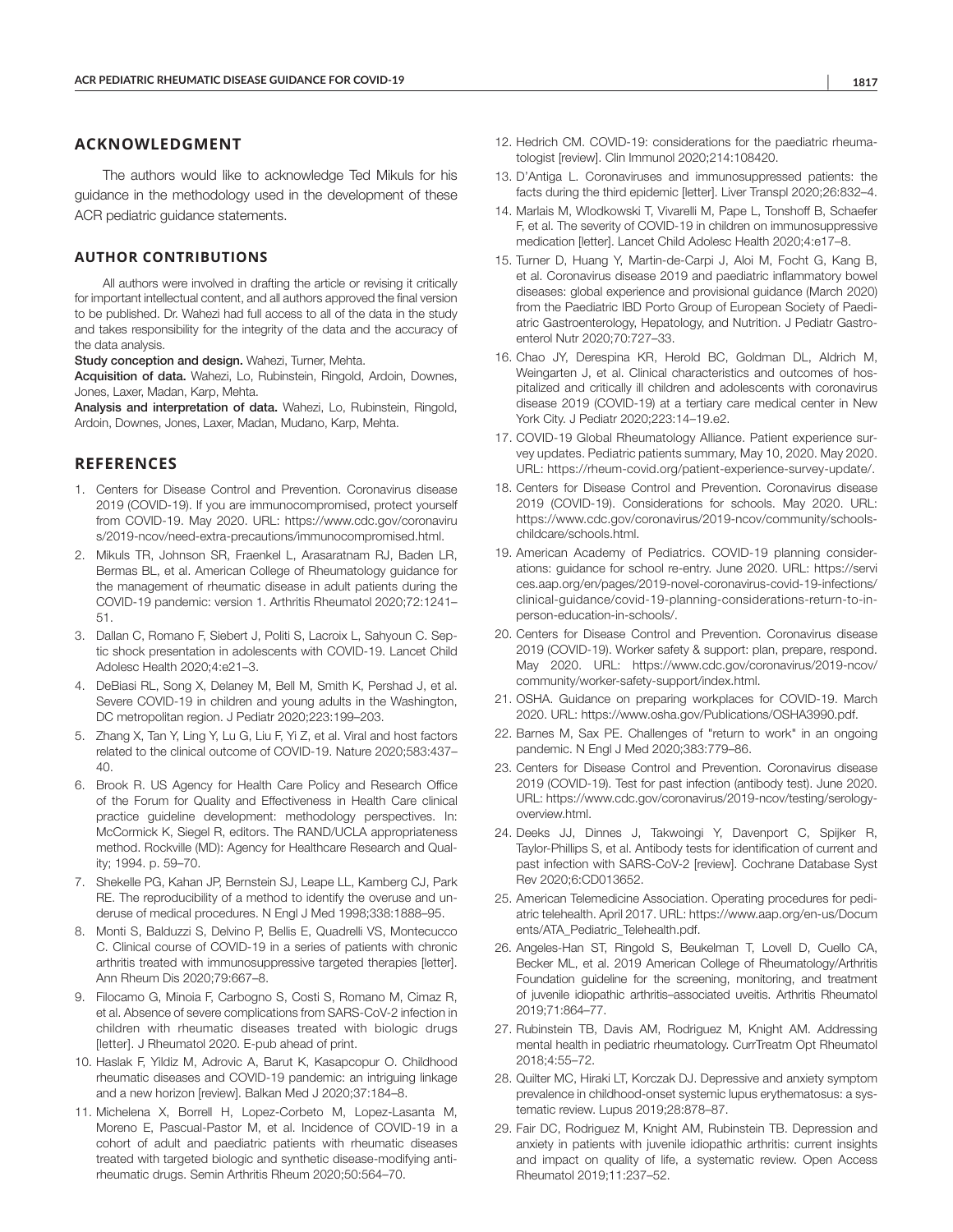- 30. Centers for Disease Control and Prevention. Coronavirus disease 2019 (COVID-19). Coping with stress. July 2020. URL: [https://www.](https://www.cdc.gov/coronavirus/2019-ncov/daily-life-coping/managing-stress-anxiety.html) [cdc.gov/coronavirus/2019-ncov/daily-life-coping/managing-stress](https://www.cdc.gov/coronavirus/2019-ncov/daily-life-coping/managing-stress-anxiety.html)[anxiety.html](https://www.cdc.gov/coronavirus/2019-ncov/daily-life-coping/managing-stress-anxiety.html).
- 31. Dalton L, Rapa E, Stein A. Protecting the psychological health of children through effective communication about COVID-19 [letter]. Lancet Child Adolesc Health 2020;4:346–7.
- 32. National Federation of Families for Children's Mental Health. COVID-19 resources for parents, families, and youth. URL: [https://www.ffcmh.](https://www.ffcmh.org/covid-19-resources-for-parents) [org/covid-19-resources-for-parents](https://www.ffcmh.org/covid-19-resources-for-parents).
- 33. Licciardi F, Giani T, Baldini L, Favalli EG, Caporali R, Cimaz R. COVID-19 and what pediatric rheumatologists should know: a review from a highly affected country [review]. Pediatr Rheumatol Online J 2020;18:35.
- 34. Cron RQ, Chatham WW. The question of whether to remain on therapy for chronic rheumatic diseases in the setting of the Covid-19 pandemic [letter]. J Rheumatol 2020. E-pub ahead of print.
- 35. Favalli EG, Ingegnoli F, De Lucia O, Cincinelli G, Cimaz R, Caporali R. COVID-19 infection and rheumatoid arthritis: faraway, so close! [review]. Autoimmun Rev 2020;19:102523.
- 36. FitzGerald G. Misguided drug advice for COVID-19. Science 2020;367:1343.
- 37. US Food and Drug Administration. FDA advises patients on use of non-steroidal antiinflammatory drugs (NSAIDs) for COVID-19. March 2020. URL: [https://www.fda.gov/drugs/drug-safety-and-avail](https://www.fda.gov/drugs/drug-safety-and-availability/fda-advises-patients-use-non-steroidal-anti-inflammatory-drugs-nsaids-covid-19) [ability/fda-advises-patients-use-non-steroidal-anti-inflammatory](https://www.fda.gov/drugs/drug-safety-and-availability/fda-advises-patients-use-non-steroidal-anti-inflammatory-drugs-nsaids-covid-19)[drugs-nsaids-covid-19.](https://www.fda.gov/drugs/drug-safety-and-availability/fda-advises-patients-use-non-steroidal-anti-inflammatory-drugs-nsaids-covid-19)
- 38. Fanouriakis A, Kostopoulou M, Alunno A, Aringer M, Bajema I, Boletis JN, et al. 2019 update of the EULAR recommendations for the management of systemic lupus erythematosus. Ann Rheum Dis 2019;78:736–45.
- 39. Ringold S, Angeles-Han ST, Beukelman T, Lovell D, Cuello CA, Becker ML, et al. 2019 American College of Rheumatology/Arthritis Foundation guideline for the treatment of juvenile idiopathic arthritis: therapeutic approaches for non-systemic polyarthritis, sacroiliitis, and enthesitis. Arthritis Rheumatol 2019;71:846–63.
- 40. Chang CY, Meyer RM, Reiff AO. Impact of medication withdrawal method on flare-free survival in patients with juvenile idiopathic arthritis on combination therapy. Arthritis Care Res (Hoboken) 2015;67:658–66.
- 41. Halyabar O, Mehta J, Ringold S, Rumsey DG, Horton DB. Treatment withdrawal following remission in juvenile idiopathic arthritis: a systematic review of the literature. Paediatr Drugs 2019;21:469–92.
- 42. Guzman J, Oen K, Huber AM, Duffy KW, Boire G, Shiff N, et al. The risk and nature of flares in juvenile idiopathic arthritis: results from the ReACCh-Out cohort. Ann Rheum Dis 2016;75:1092–8.
- 43. Feldman CH, Hiraki LT, Winkelmayer WC, Marty FM, Franklin JM, Kim SC, et al. Serious infections among adult Medicaid beneficiaries with systemic lupus erythematosus and lupus nephritis. Arthritis Rheumatol 2015;67:1577–85.
- 44. Feldman CH, Marty FM, Winkelmayer WC, Guan H, Franklin JM, Solomon DH, et al. Comparative rates of serious infections among patients with systemic lupus erythematosus receiving immunosuppressive medications. Arthritis Rheumatol 2017;69:387–97.
- 45. Merayo-Chalico J, Gomez-Martin D, Pineirua-Menendez A, Anda KS, Alcocer-Varela J. Lymphopenia as risk factor for development of severe infections in patients with systemic lupus erythematosus: a case-control study. QJM 2013;106:451–7.
- 46. Russell CD, Millar JE, Baillie JK. Clinical evidence does not support corticosteroid treatment for 2019-nCoV lung injury [letter]. Lancet 2020;395:473–5.
- 47. Lee N, Chan KC, Hui DS, Ng EK, Wu A, Chiu RW, et al. Effects of early corticosteroid treatment on plasma SARS-associated Coronavirus RNA concentrations in adult patients. J Clin Virol 2004;31:304–9.
- 48. Ni YN, Chen G, Sun J, Liang BM, Liang ZA. The effect of corticosteroids on mortality of patients with influenza pneumonia: a systematic review and meta-analysis. Crit Care 2019;23:99.
- 49. Wu C, Chen X, Cai Y, Xia J, Zhou X, Xu S, et al. Risk factors associated with acute respiratory distress syndrome and death in patients with coronavirus disease 2019 pneumonia in Wuhan, China. JAMA Intern Med 2020;180:1–11.
- 50. Wang Y, Jiang W, He Q, Wang C, Wang B, Zhou P, et al. A retrospective cohort study of methylprednisolone therapy in severe patients with COVID-19 pneumonia. Signal Transduct Target Ther 2020;5:57.
- 51. Bhimraj A, Morgan RL, Shumaker AH, Lavergne V, Baden L, Cheng VC, et al. Infectious Diseases Society of America guidelines on the treatment and management of patients with COVID-19. Clin Infect Dis 2020. E-pub ahead of print.
- 52. Yazdany J. COVID-19 epidemiology, transmission and insights from global registry data. American College of Rheumatology State-ofthe-Art Clinical Symposium May 2020. URL: [https://www.youtu](https://www.youtube.com/watch?v=hGvA4KeEyfE&feature=youtu.be) [be.com/watch?v=hGvA4KeEyfE&feature=youtu.be.](https://www.youtube.com/watch?v=hGvA4KeEyfE&feature=youtu.be)
- 53. LaRochelle GE Jr, LaRochelle AG, Ratner RE, Borenstein DG. Recovery of the hypothalamic-pituitary-adrenal (HPA) axis in patients with rheumatic diseases receiving low-dose prednisone. Am J Med 1993;95:258–64.
- 54. Beukelman T, Patkar NM, Saag KG, Tolleson-Rinehart S, Cron RQ, DeWitt EM, et al. 2011 American College of Rheumatology recommendations for the treatment of juvenile idiopathic arthritis: initiation and safety monitoring of therapeutic agents for the treatment of arthritis and systemic features. Arthritis Care Res (Hoboken) 2011;63:465–82.
- 55. Centers for Disease Control and Prevention. Coronavirus disease 2019 (COVID-19). Public health guidance for community-related exposure. June 2020. URL: [https://www.cdc.gov/coronavirus/2019](https://www.cdc.gov/coronavirus/2019-ncov/php/public-health-recommendations.html) [ncov/php/public-health-recommendations.html.](https://www.cdc.gov/coronavirus/2019-ncov/php/public-health-recommendations.html)
- 56. Qiu H, Wu J, Hong L, Luo Y, Song Q, Chen D. Clinical and epidemiological features of 36 children with coronavirus disease 2019 (COVID-19) in Zhejiang, China: an observational cohort study. Lancet Infect Dis 2020;20:689–96.
- 57. Su L, Ma X, Yu H, Zhang Z, Bian P, Han Y, et al. The different clinical characteristics of corona virus disease cases between children and their families in China: the character of children with COVID-19. Emerg Microbes Infect 2020;9:707–13.
- 58. Xu Y, Li X, Zhu B, Liang H, Fang C, Gong Y, et al. Characteristics of pediatric SARS-CoV-2 infection and potential evidence for persistent fecal viral shedding. Nat Med 2020;26:502–5.
- 59. Dong Y, Mo X, Hu Y, Qi X, Jiang F, Jiang Z, et al. Epidemiology of COVID-19 among children in China. Pediatrics 2020;145:e20200702.
- 60. Lin EE, Blumberg TJ, Adler AC, Fazal FZ, Talwar D, Ellingsen K, et al. Incidence of COVID-19 in pediatric surgical patients among 3 US children's hospitals [letter]. JAMA Surg 2020;155:755–7.
- 61. Centers for Disease Control and Prevention. Coronavirus disease 2019 (COVID-19). When you can be around others after you had or likely had COVID-19. July 2020. URL: [https://www.cdc.gov/](https://www.cdc.gov/coronavirus/2019-ncov/if-you-are-sick/end-home-isolation.html?CDC_AA_refVal=https%3A%2F%2Fwww.cdc.gov%2Fcoronavirus%2F2019-ncov%2Fprevent-getting-sick%2Fwhen-its-safe.html) [coronavirus/2019-ncov/if-you-are-sick/end-home-isolation.htm](https://www.cdc.gov/coronavirus/2019-ncov/if-you-are-sick/end-home-isolation.html?CDC_AA_refVal=https%3A%2F%2Fwww.cdc.gov%2Fcoronavirus%2F2019-ncov%2Fprevent-getting-sick%2Fwhen-its-safe.html)[l?CDC\\_AA\\_refVal=https%3A%2F%2Fwww.cdc.gov%2Fcoronavi](https://www.cdc.gov/coronavirus/2019-ncov/if-you-are-sick/end-home-isolation.html?CDC_AA_refVal=https%3A%2F%2Fwww.cdc.gov%2Fcoronavirus%2F2019-ncov%2Fprevent-getting-sick%2Fwhen-its-safe.html) [rus%2F2019-ncov%2Fprevent-getting-sick%2Fwhen-its-safe.](https://www.cdc.gov/coronavirus/2019-ncov/if-you-are-sick/end-home-isolation.html?CDC_AA_refVal=https%3A%2F%2Fwww.cdc.gov%2Fcoronavirus%2F2019-ncov%2Fprevent-getting-sick%2Fwhen-its-safe.html) [html](https://www.cdc.gov/coronavirus/2019-ncov/if-you-are-sick/end-home-isolation.html?CDC_AA_refVal=https%3A%2F%2Fwww.cdc.gov%2Fcoronavirus%2F2019-ncov%2Fprevent-getting-sick%2Fwhen-its-safe.html).
- 62. Cavalli G, de Luca G, Campochiaro C, Della-Torre E, Ripa M, Canetti D, et al. Interleukin-1 blockade with high-dose anakinra in patients with COVID-19, acute respiratory distress syndrome, and hyperinflammation: a retrospective cohort study. Lancet Rheumatol 2020;2:e325–31.
- 63. Mehta P, Cron RQ, Hartwell J, Manson JJ, Tattersall RS. Silencing the cytokine storm: the use of intravenous anakinra in haemophagocytic